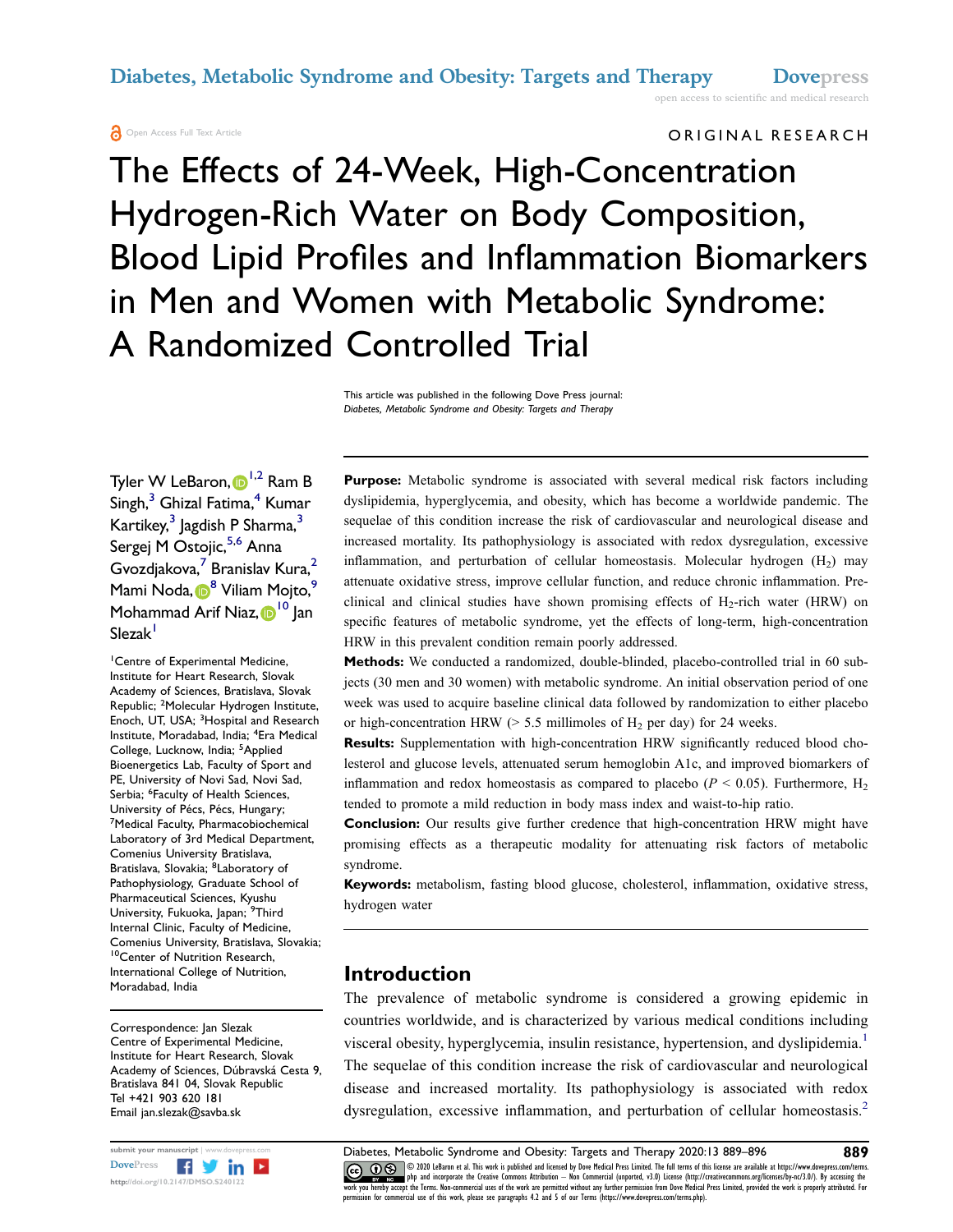<span id="page-1-0"></span>There is no approved drug to prevent or treat metabolic syndrome. Modifications to diet and lifestyle including caloric restriction and exercise are currently recommended and if implemented can be effective.<sup>3</sup> However, stresses of daily life, lack of time, and sufficient motivation are often cited as reasons that prevent people from making sufficient modifications until after they develop symptoms. Nevertheless, even after symptoms emerge, many still do not make the needed changes, and, as a corollary, develop the associated diseases that otherwise could have been prevented.[4](#page-6-3)

<span id="page-1-1"></span>Molecular hydrogen  $(H_2$  gas) has been demonstrated to attenuate oxidative stress, improve cellular function, and reduce chronic inflammation, $5$  many of which are associated with the pathology and etiology of metabolic syn-drome and its associated diseases.<sup>[1](#page-6-0)</sup> Molecular hydrogen modulates signal transduction, protein phosphorylation cascades, gene expression, autophagy, miRNA expression, as well as has important metabolic effects.<sup>[5](#page-6-4)[,6](#page-6-5)</sup> H<sub>2</sub> can induce the Keap1/Nrf2 signaling pathway, $\frac{7}{7}$  $\frac{7}{7}$  $\frac{7}{7}$  promote mitochondrial biogenesis, $8$  and the cytoprotective mitochon-drial unfolded protein response.<sup>[9](#page-6-8)</sup>  $H_2$  has been proposed to act as an exercise mimetic and redox adaptogen via activating hormetic pathways.<sup>[10](#page-6-9)</sup>

<span id="page-1-12"></span><span id="page-1-11"></span><span id="page-1-10"></span><span id="page-1-9"></span><span id="page-1-8"></span><span id="page-1-6"></span><span id="page-1-5"></span><span id="page-1-4"></span><span id="page-1-3"></span>Inhalation of  $H_2$  gas suppressed brain damage induced by middle-cerebral artery occlusion in rats, $11$  and improved cognitive scores and reduced brain injury in patients with acute cerebral infarction.<sup>[12](#page-6-11)</sup> Additionally,  $H_2$ gas dissolved in water to make  $H_2$ -rich water (HRW) has also been shown to have therapeutic and ergogenic effects in pre-clinical and clinical studies $10,13$  $10,13$  such as, mild cognitive impairments, $14$  metabolic syndrome, $15$  and submaximal exercises. $10,16,17$  $10,16,17$  $10,16,17$  Furthermore, as has been reviewed recently, $5$  molecular hydrogen may be a novel approach for the treatment of cardiovascular diseases. For example, as illustrated in the recent review,<sup>[5](#page-6-4)</sup> H<sub>2</sub> attenuates radiationinduced heart disease and myocardial ischemiareperfusion injury in rats by decreasing inflammation, apoptosis, sarcoplasmic and oxidative stress, and by regulating microRNAs and autophagy. $5$  In APOE knockout mice, ingestion of HRW prevented the development of atherosclerosis, $18$  and  $H_2$  also protected against drug-induced cardiac hypertrophy and dysfunction.<sup>[19](#page-6-18)</sup>

<span id="page-1-16"></span><span id="page-1-15"></span><span id="page-1-14"></span><span id="page-1-13"></span><span id="page-1-2"></span>However, most studies with HRW have been conducted using relatively low concentrations of  $H_2$ <sup>[20](#page-6-19)</sup> For example, an early study in a mouse model of Parkinson's disease<sup>[21](#page-6-20)</sup> suggested that a low H<sub>2</sub> concentration (≈40 µM) may be as effective as a higher H<sub>2</sub> concentration (≈800

<span id="page-1-20"></span><span id="page-1-19"></span><span id="page-1-18"></span><span id="page-1-17"></span> $\mu$ M). However, even this higher H<sub>2</sub> concentration was not high enough to result in detectable increases in brain  $H_2$ concentration.<sup>[22](#page-6-21)</sup> It was subsequently determined that  $H_2$ induced secretion of neuroprotective gastric ghrelin, which, as a 2nd messenger, mediated the neuroprotective effects of HRW.<sup>[22](#page-6-21)</sup> However, the mechanism appears more complicated since the protective effects of HRW were still observed in a ghrelin-KO mice model of Parkinson's disease.<sup>[23](#page-6-22)</sup> Nevertheless, it appears that a higher concentration of  $H<sub>2</sub>$  is at least as effective as, and often more effective than, a lower  $H_2$  concentration. For example, it has been demonstrated that high-concentration hydrogen produced via magnesium was more effective than lowconcentration  $H<sub>2</sub>$  contained in alkaline ionized water in attenuating non-alcoholic fatty liver disease (NAFLD) in mice fed a high-fat diet. $^{24}$  $^{24}$  $^{24}$  Similarly, in a randomized controlled pilot study in patients with NAFLD, we found that high-concentration HRW significantly decreased liver fat as measured by dual-echo magnetic resonance imaging.<sup>[25](#page-6-24)</sup> In addition, supplementation with high-concentration HRW in middle-aged overweight women significantly reduced body fat percentage and decreased fasting insulin levels.<sup>[26](#page-6-25)</sup> In addition to the  $H_2$  concentration being important, the duration of use is also an important consideration. Although HRW has been studied in subjects with potential metabolic syndrome for up to 10 weeks, no study has determined the effect long-term (24-week), highconcentration HRW in this population. Despite hydrogen's ability to ostensibly induce hormesis, and therefore potentially elicit adverse effects, there are no studies either in cells, animals, or humans, even at very high doses, where clear adverse effects have been reported.<sup>[10](#page-6-9)</sup> We therefore evaluated the effects of 24-week intervention with highconcentration HRW on body composition, blood lipid profiles and inflammation biomarkers in men and women with metabolic syndrome.

#### <span id="page-1-21"></span><span id="page-1-7"></span>Methods and Subjects

Sixty subjects of Indian ethnicity (30 men and 30 women; age  $43.2 \pm 10.0$  years) with metabolic syndrome were recruited to participate in this double-blinded, placebocontrolled interventional trial. Subjects participated in this study if they met at least three of the five inclusion criteria including prehypertension/hypertension (systolic blood pressure  $[BP] > 130$  mmHg and/or diastolic  $BP > 85$  mmHg), prediabetes/diabetes (fasting glucose > 110 mg/dL), central obesity (waist circumference  $[WC] > 90$  cm for men, and WC > 80 cm for women), and dyslipidemia (high-density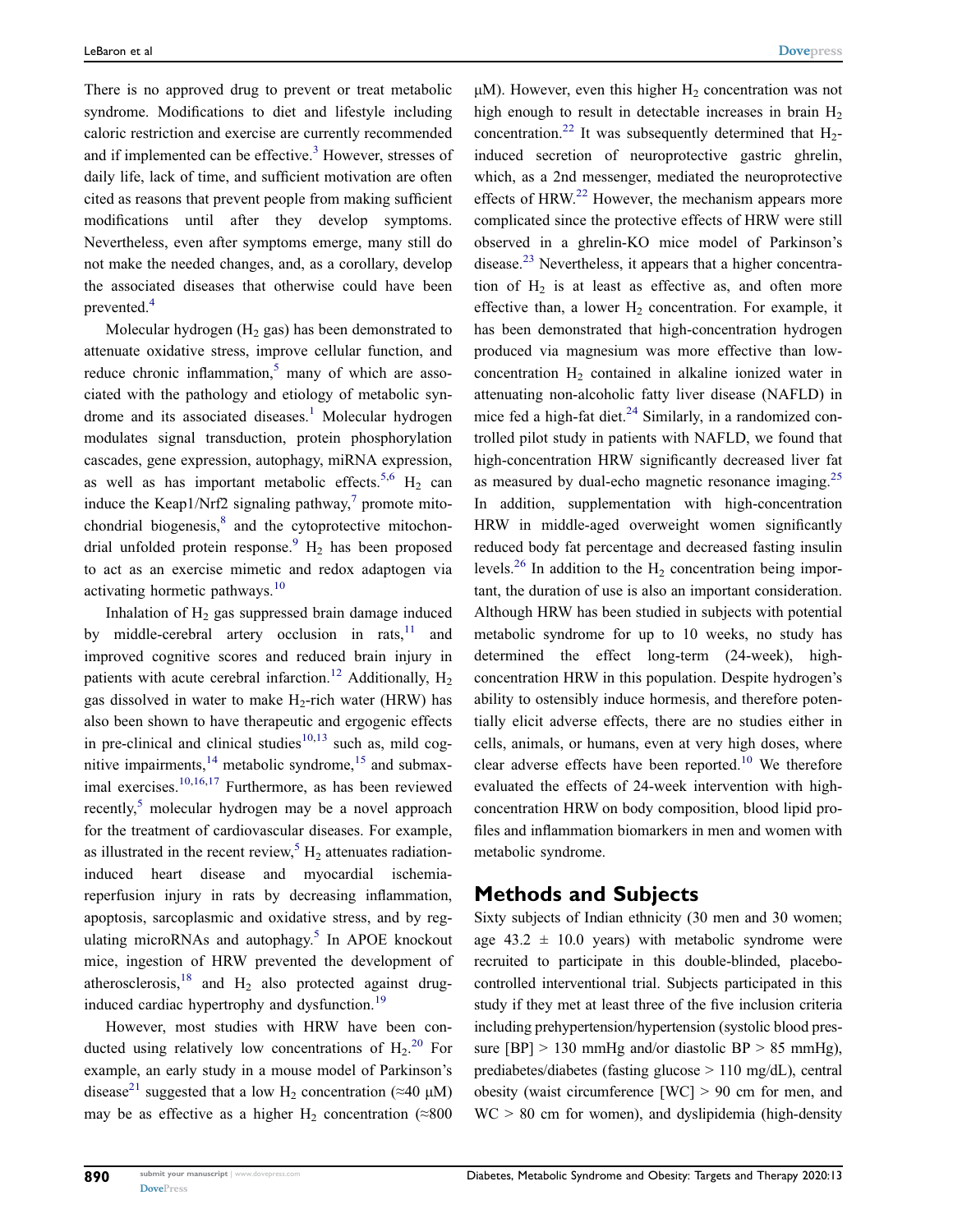lipoprotein [HDL] < 40 mg/dL for men and < 50 mg/dL for women; triglycerides [TG] > 200 mg/dL). Exclusion criteria included cancer, chronic dysentery, human immunodeficiency virus infection, stroke, myocardial infarction, pregnancy or use of contraceptives, and other chronic diseases. The study was conducted in Moradabad India, and all participants were recruited by pamphlet distribution, local newspapers, and announcements on hospital notice boards. Ethical clearance was obtained from the Hallberg Hospital and Research Institute ethic committee (Moradabad), with the trial registered within the Drug Controller of India (Clinical Trial Registration #2018/03/012487). Written informed consent was obtained from all participants, and the trial was conducted in accordance with the Declaration of Helsinki, and this statement was added to the methods.

An initial observation period of one week was used to acquire baseline clinical metrics and biochemical data [\(Table 1](#page-2-0)), with no differences found between the HRW and the placebo group. Subjects were then randomized in a double-blind fashion to either intervention (HRW) or placebo group by computer-generated random numbers. All subjects were asked to maintain the same lifestyle throughout the study. Moreover, data on food, tobacco, and alcohol intake and physical activity were obtained by dietary diaries and assessed by a dietitian. The data was collected again after 24 weeks of the intervention. Highconcentration HRW was prepared via hydrogen-producing tablets (HRW Natural Health Products Inc., New Westminster BC, Canada) while the placebo was prepared as described previously<sup>[16](#page-6-15)[,25](#page-6-24)</sup> with the final placebo drink similar in taste, dissolution, and appearance to HRW. The participants consumed 1 tablet 3 x daily in 250 mL of 12- 18°C water. They were advised to drink the product in one gulp as soon as the tablet finished dissolving on an empty stomach/morning. This method of  $H_2$  administration would provide  $>5.5$  millimoles H<sub>2</sub>/day. The concentration of molecular hydrogen produced via these tablets was determined by  $H_2$  Analytics (Las Vegas, USA) via gas chromatography (SRI 8610C; California USA).

The laboratory data were obtained following an overnight fast (10–12 hrs) at 08:00 to 09:00 am. Height was measured using a measuring stand after removing shoes. Body weight was measured in underclothes after removing shoes. Waist circumference was measured with anthropometric tape as the largest horizontal circumference between iliac crest and costal margin. The hip girth was measured at the greatest circumference at the level of greater trochanters. Heart rate was measured by auscultation for 5 mins at rest at the supine

<span id="page-2-0"></span>Table I Baseline Characteristics of the Study Participants of Indian Ethnicity. Values are Mean ± SD

|                                  | <b>HRW</b><br>$(n = 30)$ | Placebo<br>$(n = 30)$ | P    |
|----------------------------------|--------------------------|-----------------------|------|
| Female (%)                       | 53.3                     | 53.3                  |      |
| Age (years)                      | $43.4 \pm 9.2$           | $42.9 \pm 7.6$        | 0.81 |
| Weight (kg)                      | $70.5 \pm 12.2$          | $72.8 \pm 12.3$       | 0.47 |
| Height (cm)                      | $155.9 \pm 8.8$          | $153.2 \pm 7.7$       | 0.22 |
| Body mass index ( $kg/m2$ )      | $28.9 \pm 4.8$           | $31.1 \pm 5.4$        | 0.10 |
| Waist-hip circumference          | $1.00 \pm 0.08$          | $0.96 \pm 0.05$       | 0.05 |
| Total cholesterol (mg/dL)        | $187.7 \pm 32.4$         | $184.3 \pm 37.4$      | 0.71 |
| Low-density cholesterol (mg/dL)  | $109.0 \pm 34.4$         | $105.5 \pm 42.0$      | 0.72 |
| High-density cholesterol (mg/dL) | $41.7 \pm 4.2$           | $41.8 \pm 2.3$        | 0.96 |
| Very low-density cholesterol     | $37.3 \pm 17.9$          | $36.8 \pm 20.6$       | 0.92 |
| (mg/dL)                          |                          |                       |      |
| Triglycerides (mg/dL)            | $189.8 + 93.3$           | $1844 + 1028$         | 0.83 |
| C-reactive protein (mg/dL)       | $0.5 \pm 0.2$            | $0.6 \pm 0.5$         | 0.33 |
| Glucose (mg/dL)                  | $121.5 \pm 61.0$         | $123.9 \pm 43.4$      | 0.86 |
| Hemoglobin A1c (%)               | $5.8 \pm 0.9$            | $6.2 \pm 1.2$         | 0.17 |
| Tumor necrosis factor alpha (µM) | $4.8 \pm 1.2$            | $4.8 \pm 1.3$         | 0.97 |
| Interleukin 6 $(\mu M)$          | $1.9 \pm 0.7$            | $1.6 \pm 0.6$         | 0.10 |
| Thiobarbituric acid reactive     | $2.5 \pm 0.3$            | $2.5 \pm 0.3$         | 0.31 |
| substances (µM)                  |                          |                       |      |
| Malondialdehyde (µM)             | $3.4 \pm 0.2$            | $3.4 \pm 0.2$         | 0.66 |
| Diene conjugates (µM)            | $27.8 \pm 1.0$           | $28.3 \pm 0.8$        | 0.03 |
| Vitamin E (µM)                   | $23.0 \pm 2.3$           | $23.0 \pm 1.5$        | 0.95 |
| Vitamin C (µM)                   | $20.7 \pm 2.5$           | $20.7 \pm 2.5$        | 0.99 |
| Nitrite (µM)                     | $0.63 \pm 0.06$          | $0.66 \pm 0.04$       | 0.04 |
| Angiotensin-converting enzyme    | $85.2 \pm 7.8$           | $84.5 \pm 8.8$        | 0.72 |
| $(\mu M)$                        |                          |                       |      |
| Heart rate (beat/min)            | $86 \pm 7$               | $86 \pm 7$            | 0.76 |

position. Fasting blood glucose was measured after an overnight fast. Thiobarbituric acid reactive substances (TBARS), malondialdehyde (MDA), diene conjugate, vitamin E and C, nitrate, and angiotensin-converting enzyme were measured by colorimetric methods using a UV–VIS Spectrophotometer (Electronics Corporation of India, Ltd). Glycosylated hemoglobin (HbA1c) was assayed by HPLC using DIO machine (Bio-Rad Laboratories, Inc, Hercules, CA). Fasting blood sugar, lipid profiles, and C-reactive protein (CRP) were determined by Pictus 500 Diatron kits (Medicon Hellas S.A., Gerakas, Greece). Tumor necrosis factor-alpha (TNF- $\alpha$ ) and interleukin 6 (IL-6) were analyzed with an enzyme-linked fluorescent assay on Vidas machines (Vidas Biomerieux, Marcy I'Étoile, France). The inter-and intra assay coefficients of variation of these markers are shown in [Table 2.](#page-3-0)

The number of participants recruited was in accordance with a minimal sample size  $(n = 48)$  calculated by power analysis (G\*Power 3.1, Heinrich Heine University,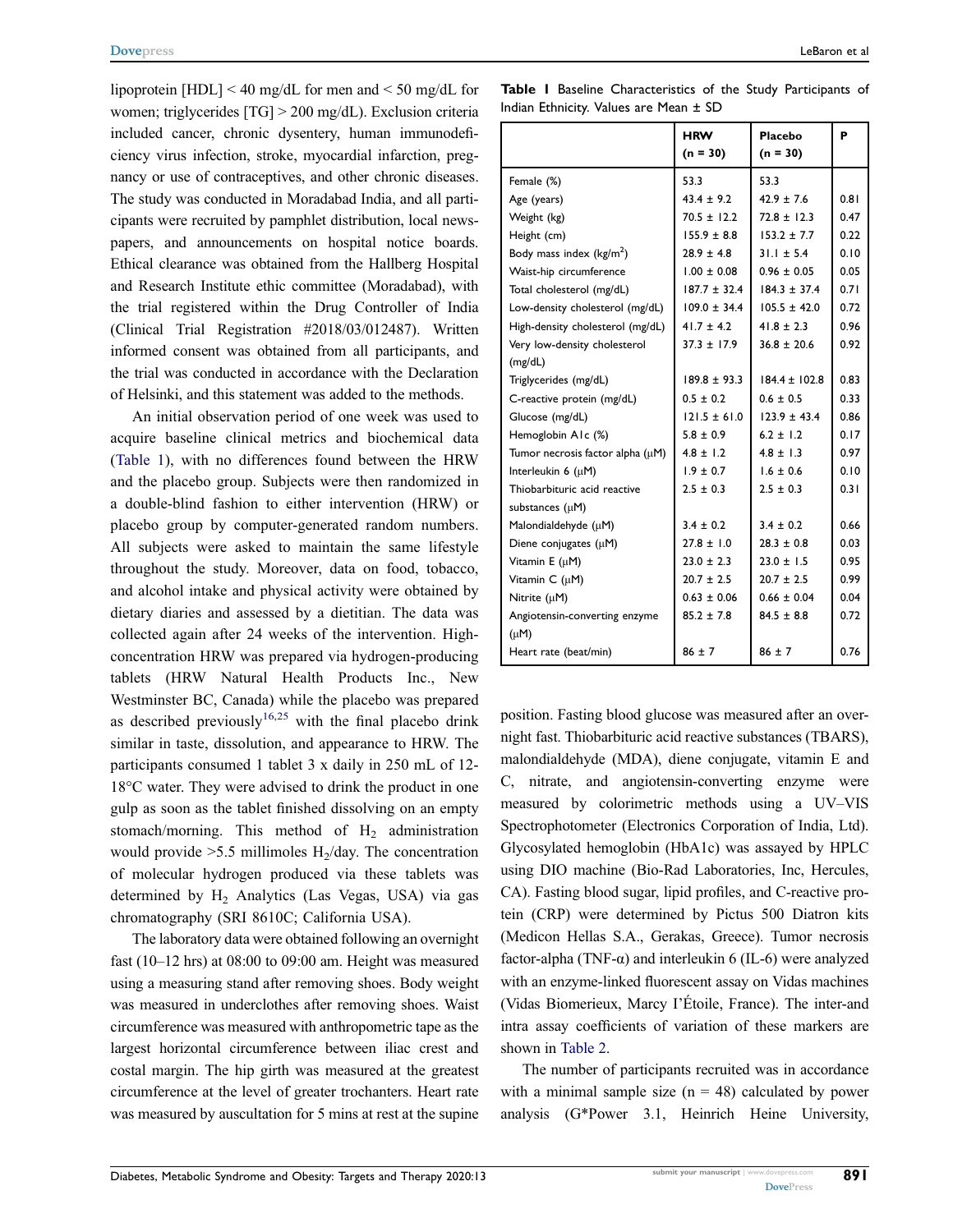<span id="page-3-0"></span>

| Table 2 Inter- and Intra-Assay Coefficients of Variation for the |  |  |  |
|------------------------------------------------------------------|--|--|--|
| Measured Biomarkers (CV)                                         |  |  |  |

| <b>Biomarker</b> | Inter CV | Intra CV |
|------------------|----------|----------|
| <b>TC</b>        | 1.50     | 1.70     |
| LDL-C            | 0.91     | 1.80     |
| HDL-C            | 1.11     | 1.25     |
| VLDL-C           | 1.02     | 1.36     |
| TG               | 0.95     | 1.46     |
| <b>CRP</b>       | 1.91     | 1.48     |
| <b>FBS</b>       | 0.97     | 0.98     |
| HbAlc            | 1.16     | 1.79     |
| <b>TNF</b>       | 1.25     | 1.29     |
| $IL-6$           | 1.82     | 1.88     |
| <b>TBARS</b>     | 1.91     | 1.95     |
| <b>MDA</b>       | 0.87     | 0.96     |
| D conjugate      | 2.10     | 2.06     |
| Vit E            | 1.18     | 1.27     |
| Vit C            | 1.57     | 1.98     |
| Nitrite          | 2.11     | 2.20     |
| <b>ACE</b>       | 1.18     | 1.62     |

Düsseldorf, Germany), with effects size set at 0.30, alpha error probability 0.05, power 0.80 for two groups and two measurements of study outcomes. Subject baseline data were analyzed using a two-tailed two-sample  $t$ -test. Two-way mixed model ANOVA with repeated measures (treatment vs time interaction) adjusted for age and gender was used to establish if any significant differences existed between patients' responses over time of intervention. The statistical significance was set at  $P \le 0.05$ . All values are reported as mean  $\pm$  SD. Data were analyzed using the SPSS program (version 21.0) (SPSS Inc., Chicago, IL, USA).

#### Results

All subjects completed the study and both interventions were well tolerated with no ill-reported effects. HRW favorably affected all outcomes at 24-week follow-up as compared to placebo ( $P < 0.05$ ), except for TBARS, a marker of lipid peroxidation ( $P = 0.309$ ) ([Table 3\)](#page-3-1). Other markers of oxidation (MDA, D-conjugate) decreased while vitamins E and C increased in the HRW group. This was accompanied by a significant reduction in HR, BMI and WHR after HRW intervention ( $P < 0.05$ ). HRW induced a significant reduction in total cholesterol by approximately 18.5 mg/dL ( $P < 0.05$ ), and in triglycerides levels by  $\sim$  47 mg/dL ( $P \le 0.05$ ). Fasting blood glucose also decreased after 24-week HRW intervention from  $121.5 \pm 61.0$  mg/dL to  $103.1 \pm 33.0$  mg/dL, with an accompanying 12% reduction in HbA1C  $(P < 0.05)$ .

|                                                   | <b>HRW</b>       |                            | Placebo           |                            | P*      |
|---------------------------------------------------|------------------|----------------------------|-------------------|----------------------------|---------|
|                                                   | <b>Baseline</b>  | <b>Follow Up</b>           | <b>Baseline</b>   | <b>Follow Up</b>           |         |
| Body mass index $(kg/m2)$                         | $28.9 \pm 4.8$   | $28.2 \pm 4.9^{\dagger}$   | $31.1 \pm 5.4$    | $31.3 \pm 5.3$             | < 0.001 |
| Waist-hip circumference                           | $1.00 \pm 0.08$  | $0.99 \pm 0.07^{\dagger}$  | $0.96 \pm 0.05$   | $0.96 \pm 0.05$            | 0.03    |
| Total cholesterol (mg/dL)                         | $187.7 \pm 32.4$ | $169.2 \pm 26.1^{\dagger}$ | $184.3 \pm 37.4$  | $184.4 \pm 38.6$           | < 0.001 |
| Low-density cholesterol (mg/dL)                   | $109.0 \pm 34.4$ | $102.5 \pm 28.0$           | $105.5 \pm 42.0$  | $106.0 \pm 43.3^{\dagger}$ | 0.06    |
| High-density cholesterol (mg/dL)                  | $41.7 \pm 4.2$   | $40.4 \pm 1.8^{\dagger}$   | $41.8 \pm 2.3$    | $42.3 \pm 2.4^{\dagger}$   | 0.01    |
| Very low-density cholesterol (mg/dL)              | $37.3 \pm 17.9$  | $28.0 \pm 11.3^{\dagger}$  | $36.8 \pm 20.6$   | $37.3 \pm 20.5^{\dagger}$  | < 0.01  |
| Triglycerides (mg/dL)                             | $189.8 \pm 93.3$ | $142.4 \pm 65.0^{\dagger}$ | $184.4 \pm 102.8$ | $185.6 \pm 101.3$          | < 0.01  |
| C-reactive protein (mg/dL)                        | $0.5 \pm 0.2$    | $0.5 \pm 0.1^{\dagger}$    | $0.6 \pm 0.5$     | $0.6 \pm 0.5$              | 0.04    |
| Glucose (mg/dL)                                   | $121.5 \pm 61.0$ | $103.1 \pm 33.0^{\dagger}$ | $123.9 \pm 43.4$  | $126.4 \pm 42.3^{\dagger}$ | < 0.01  |
| Hemoglobin A1c (%)                                | $5.8 \pm 0.9$    | $5.1 \pm 0.2^{\dagger}$    | $6.2 \pm 1.2$     | 6.1 $\pm$ 1.2              | < 0.001 |
| Tumor necrosis factor alpha $(\mu M)$             | $4.8 \pm 1.2$    | $3.9 \pm 0.6^{\dagger}$    | $4.8 \pm 1.3$     | $4.8 \pm 1.3$              | < 0.001 |
| Interleukin $6 \, (\mu M)$                        | $1.9 \pm 0.7$    | $1.6 \pm 0.2^{\dagger}$    | $1.6 \pm 0.6$     | $1.7 \pm 0.6$              | < 0.01  |
| Thiobarbituric acid reactive substances $(\mu M)$ | $2.5 \pm 0.3$    | $1.6 \pm 0.3^{\dagger}$    | $2.5 \pm 0.3$     | $2.5 \pm 0.3$              | 0.31    |
| Malondialdehyde (µM)                              | $3.4 \pm 0.2$    | $2.7 \pm 0.2^{\dagger}$    | $3.4 \pm 0.2$     | $3.5 \pm 0.2$              | < 0.001 |
| Diene conjugates $(\mu M)$                        | $27.8 \pm 1.0$   | $26.7 \pm 0.5^{\dagger}$   | $28.3 \pm 0.8$    | $28.3 \pm 0.8$             | < 0.001 |
| Vitamin E (µM)                                    | $23.0 \pm 2.3$   | $26.8 \pm 1.9^{\dagger}$   | $23.0 \pm 1.5$    | $23.1 \pm 1.1$             | < 0.001 |
| Vitamin $C(\mu M)$                                | $20.7 \pm 2.5$   | $24.2 \pm 1.8^{\dagger}$   | $20.7 \pm 2.5$    | $20.8 \pm 2.4$             | < 0.001 |
| Nitrite $(\mu M)$                                 | $0.63 \pm 0.06$  | $0.68 \pm 0.06^{\dagger}$  | $0.66 \pm 0.04$   | $0.65 \pm 0.03$            | < 0.001 |
| Angiotensin-converting enzyme $(\mu M)$           | $85.2 \pm 7.8$   | $80.7 \pm 5.8^{\dagger}$   | $84.5 \pm 8.8$    | $83.8 \pm 8.7^{\dagger}$   | < 0.001 |
| Heart rate (beat/min)                             | $86 \pm 7$       | $83 \pm 5^{\dagger}$       | $86 \pm 7$        | $85 \pm 5$                 | 0.02    |

<span id="page-3-1"></span>Table 3 Changes in Body Composition and Biochemical Variables from Baseline to 24 Weeks. Values are Mean ± SD

Notes: \*P-value from two-way mixed ANOVA (treatment vs time interaction). <sup>†</sup>Indicates significant difference baseline vs follow-up at P ≤ 0.05 for each intervention.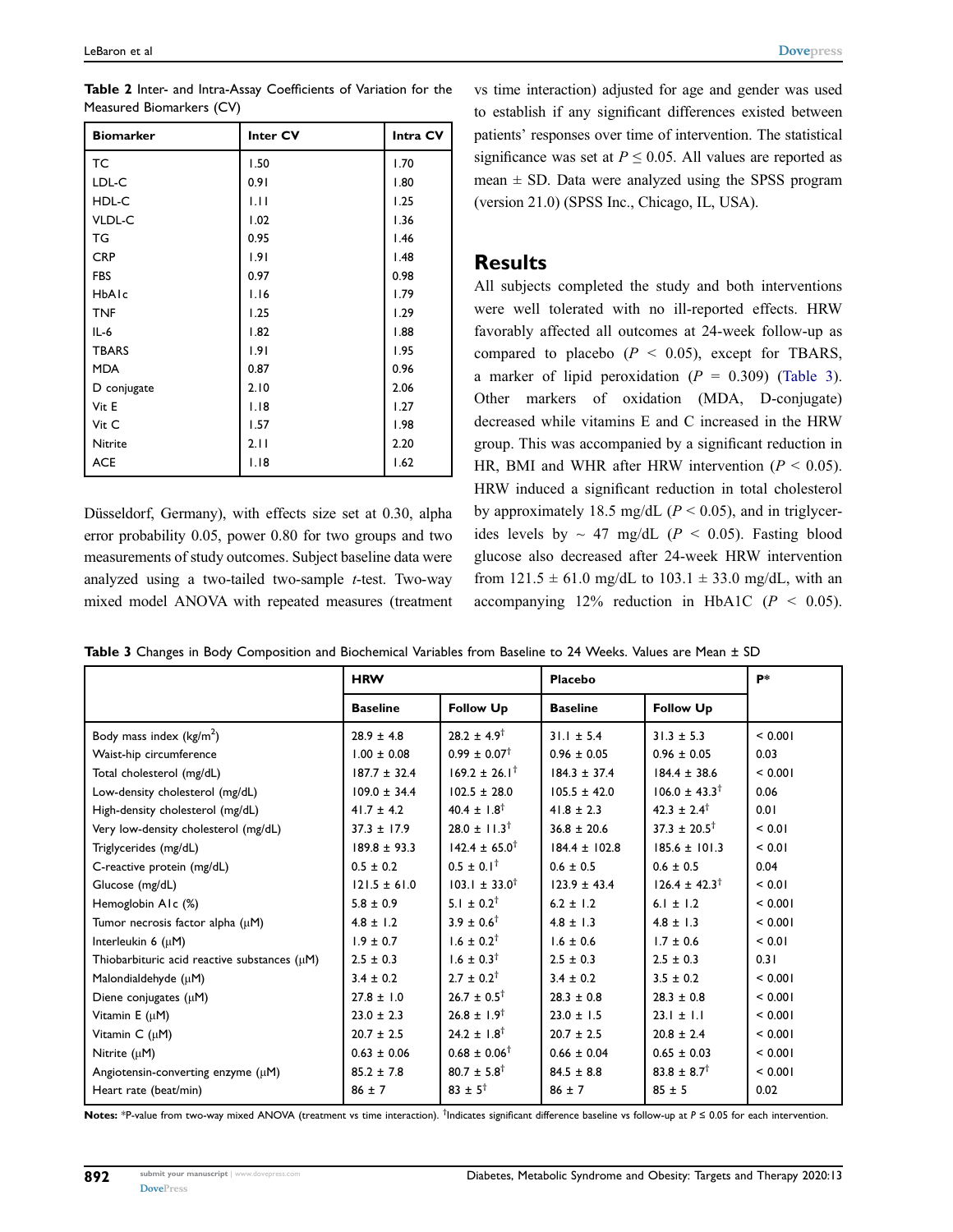Furthermore, HRW significantly attenuated the inflammatory markers, such as TNF-α, IL-6, and CRP ( $P$ <0.05).

#### **Discussion**

<span id="page-4-0"></span>Uncontrolled metabolic syndrome increases the risk of cardiovascular disease. For example, the risk factors that are associated with metabolic syndrome play causative roles in the development of atherosclerosis, which further leads to coronary artery disease, stroke, and myocardial infarction.<sup>27</sup> Atherosclerosis develops when LDL cholesterol infiltrates the subendothelial space and gets oxidized, which promotes inflammation and subsequent migration and transformation of vascular smooth muscle cells.[28](#page-6-27) This process is further exacerbated in the presence of hyperglycemia due to the increased formation of advanced-glycated end products (AGEs), which is when the reducing end of glucose molecules reacts and combines with proteins and creates protein cross-linking. AGEs further promote inflammation, oxidation, and cellular damage contributing to cardiovascular disease.<sup>[28](#page-6-27)</sup> Accordingly, in our study we determined if high concentration HRW would improve the various biomarkers of metabolic syndrome that are casually involved in the development of cardiovascular disease namely dyslipidemia (HDL, LDL, VLDL, TG), inflammation (TNF-α, IL-6, CRP), oxidative stress, (MDA, TBARS, diene conjugates, vitamins E and C,) and hyperglycemia (glucose, HbA1c).

<span id="page-4-3"></span><span id="page-4-2"></span><span id="page-4-1"></span>In this study, we found that a 24-week intervention with high-concentration HRW improved several biomarkers of cardiometabolic health in mid-age men and women with metabolic syndrome, including BMI, WHR, resting HR, blood lipids and glucose, inflammation and redox homeostasis. The favorable changes in blood cholesterol need to be cautiously interpreted since the absolute change was relatively low, and HDL decreased by  $\sim$  1.3 mg/dL. HDL cholesterol is considered to be beneficial due to its role in reverse cholesterol transport.<sup>29</sup> However, the ratios of total cholesterol or triglycerides to HDL are better predictors of cardiovascular disease than total cholesterol, with lower ratios correlating with a lower risk for heart disease.[30](#page-6-29) Since we found that HRW significantly lowered total cholesterol (by  $\sim$  18.5 mg/dL), the ratio of total cholesterol to HDL favorably decreased by  $\sim$  7.2%, whereas it stayed the same in the placebo group. Similarly, the risk ratio of triglycerides to HDL auspiciously decreased by 22.9% in the HRW group, yet stayed about the same in the placebo group. Our data also show that HRW essentially lowered the mean glucose level from the upper range to the lower range of the prediabetic criteria, which was also accompanied by a 12% reduction of HbA1C.

<span id="page-4-4"></span>These favorable changes in cholesterol and glucose are corroborated with a few discrepancies in several previous clinical trials. For example, Song et al reported that HRW, supplying 0.5 millimoles  $H_2$ /day, for 10 weeks in patients with potential metabolic syndrome decreased total serum cholesterol and LDL-C levels, improved HDL function and redox status (eg increased serum superoxide dismutase [SOD] and decreased MDA), and reduced inflammation (eg serum TNF- $\alpha$ ).<sup>[31](#page-6-30)</sup> However, whereas our study showed significant improvements in BMI, WHR, and fasting glucose, their study only reported a potential, albeit non-significant, downward trend in these parameters. Similarly, an earlier randomized, placebo-controlled, crossover study in patients with type 2 diabetes or impaired glucose tolerance demonstrated that ingestion of HRW ( $\sim 0.6$  millimoles/day) slightly improved cholesterol, significantly decreased markers of oxidative stress (eg urinary 8-isoprostanes) and increased serum  $SOD$ <sup>32</sup> However, in contrast to our study, there were no statistically significant changes in either BMI, CRP, HbA1c, or fasting blood glucose. Perhaps the higher dose of  $H<sub>2</sub>$  and longer duration of our study compared to those studies could account for the differences. Additionally, the subjects in our study had significantly higher baseline glucose levels ( $\sim$  122 mg/dL vs 108 mg/dL). Lastly, although not tested in our study, the previous study<sup>[32](#page-6-31)</sup> reported that in 4 of 6 subjects with impaired glucose tolerance, HRW normalized the oral glucose tolerance test, and that 1 hr plasma insulin levels were significantly increased compared to baseline.<sup>32</sup>

<span id="page-4-5"></span>An open-label 8-week study on 20 subjects with potential metabolic syndrome demonstrated that HRW  $(\sim 1 \text{ milli-}$ mole H2/day) increased SOD level by 39% and decreased TBARs by 43%[.15](#page-6-14) Although a decrease in TBARS was not detected in our study, we found a decrease in the more specific marker of lipid peroxidation MDA, as well as increased levels of vitamins C and E, which collectively suggest that HRW favorably modulates oxidative processes. Similar to our study, the open-label trial revealed that HRW decreased the total cholesterol to HDL ratio by 13%. However, in our study, the primary change was a decrease in total cholesterol, whereas in the open-label study, it was an increase in HDL cholesterol. Additionally, in contrast to our findings, HRW did not decrease BMI, triglycerides or fasting blood glucose. However, the triglyceride and fasting glucose level was significantly higher in the subjects in our study compared to those in the open-label study  $($   $\sim$  143 mg/ dL vs 190 mg/dL; 88 mg/dL vs 122 mg/dL, respectively). Again, it may be due to our study condition with a higher dose of  $H_2$  and the longer time duration.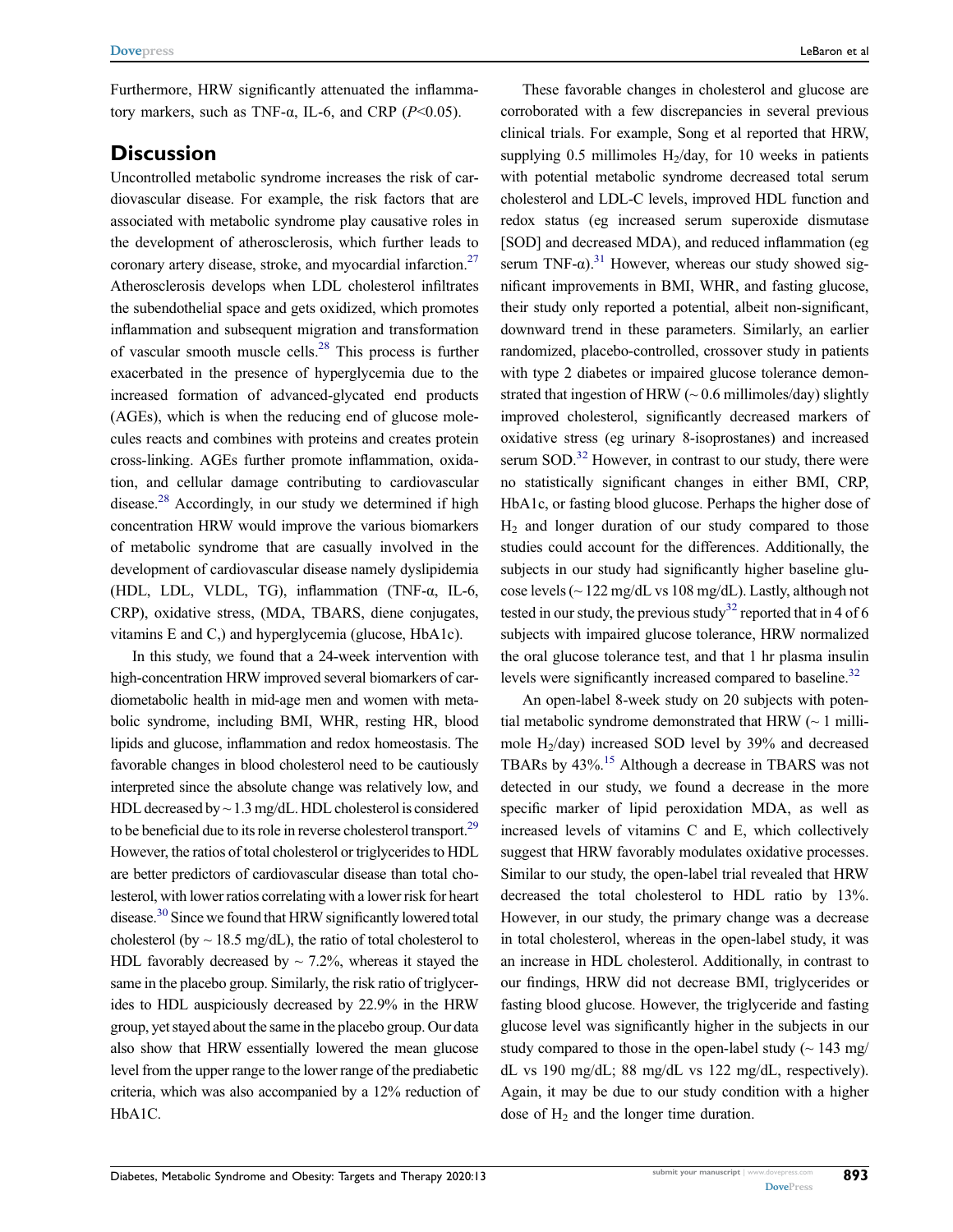<span id="page-5-1"></span><span id="page-5-0"></span>The underlying molecular mechanisms that mediate these effects induced by HRW need further study. However,  $H_2$ appears to influence metabolism and bioenergetics.<sup>33</sup> For example, we previously demonstrated that HRW treatment increased mitochondrial coenzyme Q9 concentration, which enhanced mitochondrial respiratory chain function (ie complex I and complex II) and subsequent increase in ATP production rat myocardium.<sup>34,[35](#page-6-34)</sup> In another study in mice lacking the leptin receptor, and in normal mice fed a highfat diet, HRW reduced oxidative stress, reduced fatty liver deposits, and decreased plasma glucose, insulin, and triglyceride levels. This effect was comparable to a 20% caloric restriction.<sup>[36](#page-6-35)</sup> HRW increased energy expenditure as measured by oxygen consumption and induced the hepatic hormone, fibroblast growth factor 21 (FGF-21), which stimulates fatty acid and glucose expenditure.<sup>[36](#page-6-35)</sup> In streptozotocin-induced type 1 diabetic mice,  $H<sub>2</sub>$  induced translocation of glucose transporter-4 via activation of phosphatidylinositol-3-OH kinase (PI3K), protein kinase C (PKC), and AMPactivated protein kinase (AMPK).<sup>37</sup>

<span id="page-5-4"></span><span id="page-5-3"></span><span id="page-5-2"></span>This study demonstrated that HRW induced significant improvements in clinically relevant metrics of blood biomarkers and biometric data in subjects with metabolic syndrome. Compared to previous studies, it may also indicate that high doses of  $H_2$  are more effective than lower doses at least in metabolic syndrome. However, more dose-dependent studies in this area are needed. Moreover, several limitations should be considered when interpreting our study. We only performed analysis during the final 24 weeks instead of at 4-week follow-ups, which prevented us from finding important temporal changes in the various parameters. We also did not investigate gender- or age-dependent effects, which may be important since metabolic parameters are influenced by both sex and age. $38$  Additionally, although subjects were instructed to consume HRW on an empty stomach, we could not ensure that this occurred. There may be differences in the biological effects of  $H<sub>2</sub>$  if HRW is ingested with or without food intake since following ingestion of normal fibers from the diet, bacterial production of  $H_2$  gas significantly increases.<sup>39</sup> Lastly, we did not measure the temporal changes or pharmacokinetics of  $H_2$  in the blood and breath of the subjects. Therefore, the suggested molecular mechanisms as demonstrated in vitro or in animal studies may be different than those in our study since the cellular  $H_2$  concentration may be significantly different. Future research should investigate if there are sexually dimorphic responses to  $H_2$  therapy, the molecular mechanisms of  $H_2$  at physiologically relevant H2 concentrations, and also the comparison of the effects of

different doses, durations, and methods of administration (eg drinking vs inhaling).

# Conclusion

In conclusion, the results from our study suggest that supplementation with high-concentration HRW produced via  $H_2$ -producing tablets improves body composition, favorably modulates fatty acid and glucose metabolism, and improves inflammation and redox homeostasis in subjects with metabolic syndrome. Therefore, long-term treatment with high-concentration hydrogen-rich water may be used as an adjuvant therapy to decrease the features of metabolic syndrome. However, a larger prospective clinical trial is warranted to further determine the biological effects of HRW in this subject population.

# Data Sharing Statement

The data presented in this article constitutes all data that the authors plan on making publicly available.

# Acknowledgments

We thank Mr. Alex Tarnava, CEO of HRW Natural Health Products Inc. for kindly donating DrinkHRW tablets for this study.

# Author Contributions

All authors made substantial contributions to conception and design, acquisition of data, or analysis and interpretation of data; took part in drafting the article or revising it critically for important intellectual content; gave final approval of the version to be published; and agree to be accountable for all aspects of the work.

# Funding

<span id="page-5-5"></span>This study was partially supported by Slovak Research and Development Agency (APVV)-0241-11, APVV-15-0376; ITMS 26230120009; Scientific grant agency of the Ministry of Education of the Slovak Republic (VEGA) 2/ 0063/18, and by HRW Natural Health Products Inc.

### **Disclosure**

TWL reports personal fees from medical/academic conferencesincluding travel reimbursement, honoraria, and speaking and consultancy fees from various academic and commercial entities regarding molecular hydrogen. All other authors report no conflict of interest.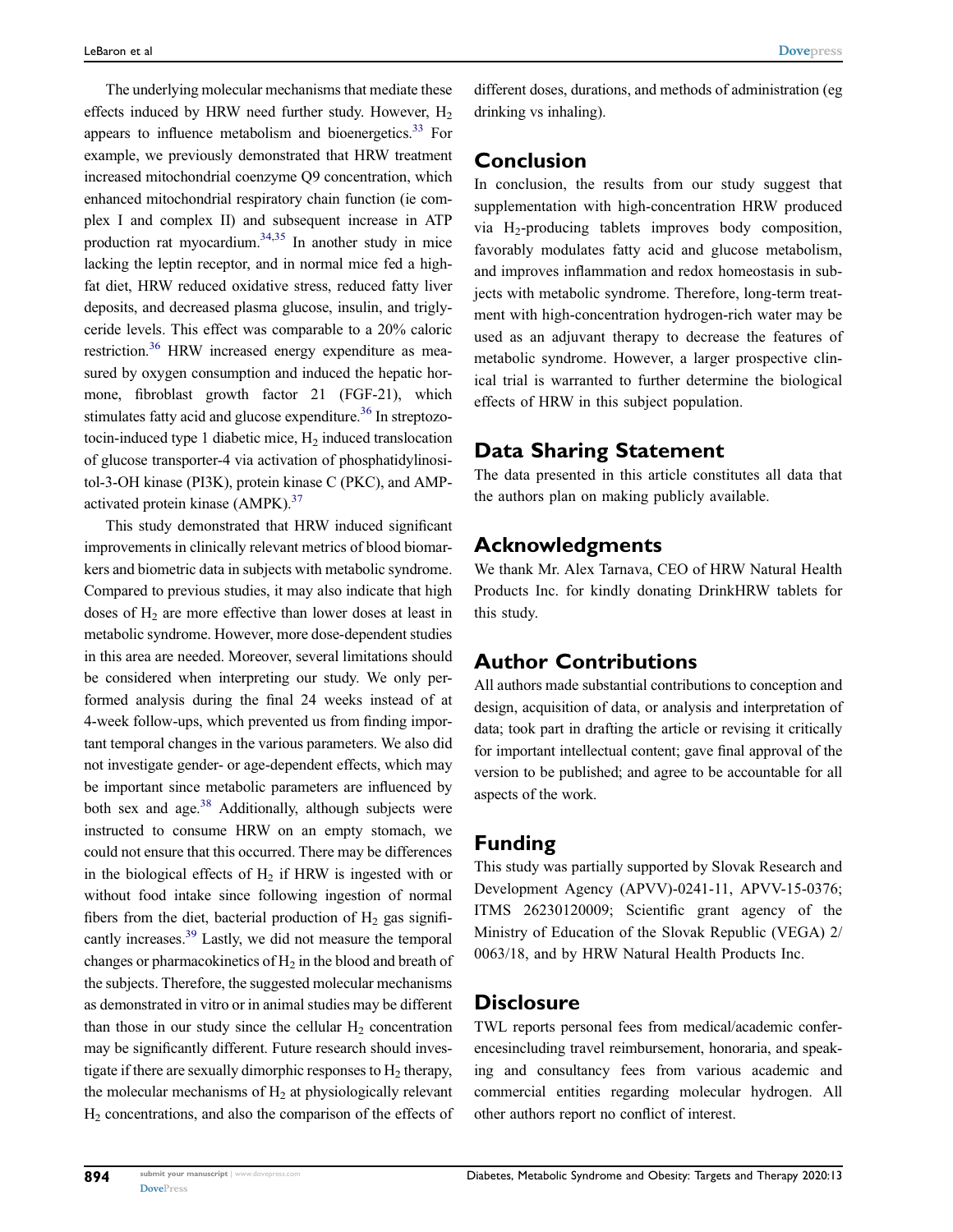#### **References**

- <span id="page-6-0"></span>1. O'neill S, O'driscoll L. Metabolic syndrome: a closer look at the growing epidemic and its associated pathologies. Obes Rev. [2015](#page-0-10);16 (1):1–12. doi:[10.1111/obr.12229](https://doi.org/10.1111/obr.12229)
- <span id="page-6-1"></span>2. Hotamisligil GS. Inflammation and metabolic disorders. Nature. [2006;](#page-0-11)444(7121):860–867. doi:[10.1038/nature05485](https://doi.org/10.1038/nature05485)
- <span id="page-6-2"></span>3. Pitsavos C, Panagiotakos D, Weinem M, Stefanadis C. Diet, exercise and the metabolic syndrome. Rev Diabet Stud. [2006](#page-1-0);3(3):118–126. doi:[10.1900/RDS.2006.3.118](https://doi.org/10.1900/RDS.2006.3.118)
- <span id="page-6-3"></span>4. Chaves H, Pella D, Singh R, et al. The challenges of prevention of cardiovascular diseases. A Scientific Statement of the International College of Cardiology World Heart J. [2016](#page-1-1);8:282–288.
- <span id="page-6-4"></span>5. LeBaron TW, Kura B, Kalocayova B, Tribulova N, Slezak J. A new approach for the prevention and treatment of cardiovascular disorders. molecular hydrogen significantly reduces the effects of oxidative stress. Molecules. [2019](#page-1-2);24(11). doi:[10.3390/molecules24112076](https://doi.org/10.3390/molecules24112076)
- <span id="page-6-5"></span>6. Mojto V, Singh R, Gvozdjakova A, Pella D, Fedacko J, Pella D. Molecular hydrogen: a new approach for the management of cardiovascular diseases. World Heart J. [2018](#page-1-3);10:83–93.
- <span id="page-6-6"></span>7. Kura B, Bagchi AK, Singal PK, et al. Molecular hydrogen (H2): potential in mitigating oxidative stress-induced cardiotoxicity. Can J Physiol Pharmacol. [2018;](#page-1-4)97:287–292.
- <span id="page-6-7"></span>8. Kamimura N, Ichimiya H, Iuchi K, Ohta S. Molecular hydrogen stimulates the gene expression of transcriptional coactivator PGC-1 [alpha] to enhance fatty acid metabolism. NPJ Aging Mech Dis. [2016;](#page-1-5)2:16008. doi:[10.1038/npjamd.2016.8](https://doi.org/10.1038/npjamd.2016.8)
- <span id="page-6-8"></span>9. Sobue S, Inoue C, Hori F, Qiao S, Murate T, Ichihara M. Molecular hydrogen modulates gene expression via histone modification and induces the mitochondrial unfolded protein response. Biochem Biophys Res Commun. [2017;](#page-1-6)493(1):318–324. doi:[10.1016/j.bbrc.2017.09.024](https://doi.org/10.1016/j.bbrc.2017.09.024)
- <span id="page-6-9"></span>10. LeBaron TW, Laher I, Kura B, Slezak J. Hydrogen gas: from clinical medicine to an emerging ergogenic molecule for sports athletes (1). Can J Physiol Pharmacol. [2019](#page-1-7);97(9):797–807. doi:[10.1139/cjpp-2019-0067](https://doi.org/10.1139/cjpp-2019-0067)
- <span id="page-6-10"></span>11. Ohsawa I, Ishikawa M, Takahashi K, et al. Hydrogen acts as a therapeutic antioxidant by selectively reducing cytotoxic oxygen radicals. Nat Med. [2007](#page-1-8);13(6):688–694. doi:[10.1038/nm1577](https://doi.org/10.1038/nm1577)
- <span id="page-6-11"></span>12. Ono H, Nishijima Y, Ohta S, et al. Hydrogen gas inhalation treatment in acute cerebral infarction: a randomized controlled clinical study on safety and neuroprotection. J Stroke Cerebrovasc Dis. [2017](#page-1-9);26 (11):2587–2594. doi:[10.1016/j.jstrokecerebrovasdis.2017.06.012](https://doi.org/10.1016/j.jstrokecerebrovasdis.2017.06.012)
- <span id="page-6-12"></span>13. Ostojic SM. Molecular hydrogen: an inert gas turns clinically effective. Ann Med. [2015;](#page-1-10)47:1–4.
- <span id="page-6-13"></span>14. Nishimaki K, Asada T, Ohsawa I, et al. Effects of molecular hydrogen assessed by an animal model and a randomized clinical study on mild cognitive impairment. Curr Alzheimer Res. [2017](#page-1-11);15:482–492.
- <span id="page-6-14"></span>15. Nakao A, Toyoda Y, Sharma P, Evans M, Guthrie N. Effectiveness of hydrogen rich water on antioxidant status of subjects with potential metabolic syndrome-an open label pilot study. J Clin Biochem Nutr. [2010;](#page-1-11)46(2):140–149. doi:[10.3164/jcbn.09-100](https://doi.org/10.3164/jcbn.09-100)
- <span id="page-6-15"></span>16. LeBaron TW, Larson AJ, Ohta S, et al. Acute supplementation with molecular hydrogen benefits submaximal exercise indices. Randomized, double-blinded, placebo-controlled crossover pilot study. J Lifestyle Med. [2019](#page-1-12);9(1):36–43. doi:[10.15280/jlm.2019.9.1.36](https://doi.org/10.15280/jlm.2019.9.1.36)
- <span id="page-6-16"></span>17. Mikami T, Tano K, Lee H, et al. Drinking hydrogen water enhances endurance and relieves psychometric fatigue: a randomized, double-blind, placebo-controlled study (1). Can J Physiol Pharmacol. [2019;](#page-1-12)97(9):857–862. doi:[10.1139/cjpp-2019-0059](https://doi.org/10.1139/cjpp-2019-0059)
- <span id="page-6-17"></span>18. Ohsawa I, Nishimaki K, Yamagata K, Ishikawa M, Ohta S. Consumption of hydrogen water prevents atherosclerosis in apolipoprotein E knockout mice. Biochem Biophys Res Commun. [2008](#page-1-13);377 (4):1195–1198. doi:[10.1016/j.bbrc.2008.10.156](https://doi.org/10.1016/j.bbrc.2008.10.156)
- <span id="page-6-18"></span>19. Zhang Y, Xu J, Long Z, et al. Hydrogen (H2) inhibits isoproterenol-induced cardiac hypertrophy via antioxidative pathways. Front Pharmacol. [2016](#page-1-14);7:392. doi:[10.3389/fphar.2016.00392](https://doi.org/10.3389/fphar.2016.00392)
- <span id="page-6-19"></span>20. Ohno K, Ito M, Ichihara M, Ito M. Molecular hydrogen as an emerging therapeutic medical gas for neurodegenerative and other diseases. Oxid Med Cell Longev. [2012](#page-1-15);2012:353152. doi:[10.1155/](https://doi.org/10.1155/2012/353152) [2012/353152](https://doi.org/10.1155/2012/353152)
- <span id="page-6-20"></span>21. Fujita K, Seike T, Yutsudo N, et al. Hydrogen in drinking water reduces dopaminergic neuronal loss in the 1-methyl-4-phenyl-1,2,3,6-tetrahydropyridine mouse model of Parkinson's disease. PLoS One. [2009](#page-1-16);4(9):e7247. doi:[10.1371/journal.pone.0007247](https://doi.org/10.1371/journal.pone.0007247)
- <span id="page-6-21"></span>22. Matsumoto A, Yamafuji M, Tachibana T, Nakabeppu Y, Noda M, Nakaya H. Oral 'hydrogen water' induces neuroprotective ghrelin secretion in mice. Sci Rep. [2013](#page-1-17);3:3273. doi:[10.1038/srep03273](https://doi.org/10.1038/srep03273)
- <span id="page-6-22"></span>23. Yoshii Y, Inoue T, Uemura Y, et al. Complexity of Stomach-brain interaction induced by molecular hydrogen in Parkinson's disease model mice. Neurochem Res. [2017;](#page-1-18)42(9):2658–2665. doi:[10.1007/](https://doi.org/10.1007/s11064-017-2281-1) [s11064-017-2281-1](https://doi.org/10.1007/s11064-017-2281-1)
- <span id="page-6-23"></span>24. Jackson K, Dressler N, Ben-shushan RS, Meerson A, LeBaron TW, Tamir S. Effects of alkaline-electrolyzed and hydrogen-rich water, in a high-fat-diet nonalcoholic fatty liver disease mouse model. World J Gastroenterol. [2018](#page-1-19);24(45):5095–5108. doi:[10.3748/wjg.v24.i45.5095](https://doi.org/10.3748/wjg.v24.i45.5095)
- <span id="page-6-24"></span>25. Korovljev D, Stajer V, Ostojic J, LeBaron TW, Ostojic SM. Hydrogen-rich water reduces liver fat accumulation and improves liver enzyme profiles in patients with non-alcoholic fatty liver disease: a randomized controlled pilot trial. Clin Res Hepatol Gastroenterol. [2019](#page-1-20);43(6):688–693. doi:[10.1016/j.clinre.2019.03.008](https://doi.org/10.1016/j.clinre.2019.03.008)
- <span id="page-6-25"></span>26. Korovljev D, Trivic T, Drid P, Ostojic SM. Molecular hydrogen affects body composition, metabolic profiles, and mitochondrial function in middle-aged overweight women. Ir J Med Sci. [2017;](#page-1-21)187:85–89.
- <span id="page-6-26"></span>27. Tune JD, Goodwill AG, Sassoon DJ, Mather KJ. Cardiovascular consequences of metabolic syndrome. Transl Res. [2017](#page-4-0);183:57–70. doi:[10.1016/j.trsl.2017.01.001](https://doi.org/10.1016/j.trsl.2017.01.001)
- <span id="page-6-27"></span>28. Katakami N. Mechanism of development of atherosclerosis and cardiovascular disease in diabetes mellitus. J Atheroscler Thromb. [2018](#page-4-1);25(1):27–39. doi:[10.5551/jat.RV17014](https://doi.org/10.5551/jat.RV17014)
- <span id="page-6-28"></span>29. Fisher EA, Feig JE, Hewing B, Hazen SL, Smith JD. High-density lipoprotein function, dysfunction, and reverse cholesterol transport. Arterioscler Thromb Vac Biol. [2012;](#page-4-2)32(12):2813–2820. doi:[10.1161/](https://doi.org/10.1161/ATVBAHA.112.300133) [ATVBAHA.112.300133](https://doi.org/10.1161/ATVBAHA.112.300133)
- <span id="page-6-29"></span>30. da Luz PL, Favarato D, Faria-neto JR Jr, Lemos P, Chagas AC. High ratio of triglycerides to HDL-cholesterol predicts extensive coronary disease. Clinics (Sao Paulo). [2008](#page-4-3);63(4):427–432. doi:[10.1590/s18](https://doi.org/10.1590/s1807-59322008000400003) [07-59322008000400003](https://doi.org/10.1590/s1807-59322008000400003)
- <span id="page-6-30"></span>31. Song G, Li M, Sang H, et al. Hydrogen-rich water decreases serum LDL-cholesterol levels and improves HDL function in patients with potential metabolic syndrome. J Lipid Res. [2013;](#page-4-4)54(7):1884–1893. doi:[10.1194/jlr.M036640](https://doi.org/10.1194/jlr.M036640)
- <span id="page-6-31"></span>32. Kajiyama S, Hasegawa G, Asano M, et al. Supplementation of hydrogen-rich water improves lipid and glucose metabolism in patients with type 2 diabetes or impaired glucose tolerance. Nutr Res. [2008;](#page-4-5)28:137–143. doi:[10.1016/j.nutres.2008.01.008](https://doi.org/10.1016/j.nutres.2008.01.008)
- <span id="page-6-32"></span>33. Ostojic SM. Does H2 alter mitochondrial bioenergetics via ghs-r1alpha activation? Theranostics. [2017;](#page-5-0)7(5):1330–1332. doi:[10.7150/thno.18745](https://doi.org/10.7150/thno.18745)
- <span id="page-6-33"></span>34. Kucharská J, Gvozdjáková A, Kura B, Rausová Z, Slezák J. Effect of molecular hydrogen on coenzyme Q in plasma, myocardial tissue and mitochondria of rats. J Nutr Heal Food Eng. [2018;](#page-5-1)8:362–364.
- <span id="page-6-34"></span>35. Gvozdjakova A, Kucharska J, Kura B, et al. A new insight into the molecular hydrogen effect on coenzyme Q and mitochondrial function of rats. Can J Physiol Pharmacol. [2019;](#page-5-1)98:29–34.
- <span id="page-6-35"></span>36. Kamimura N, Nishimaki K, Ohsawa I, Ohta S. Molecular hydrogen improves obesity and diabetes by inducing hepatic FGF21 and stimulating energy metabolism in db/db mice. Obesity (Silver Spring). [2011](#page-5-2);19(7):1396–1403. doi:[10.1038/oby.2011.6](https://doi.org/10.1038/oby.2011.6)
- <span id="page-6-36"></span>37. Amitani H, Asakawa A, Cheng KC, et al. Hydrogen improves glycemic control in type1 diabetic animal model by promoting glucose uptake into skeletal muscle. PLoS One. [2013](#page-5-3);8(1). doi:[10.1371/annotation/ea26285b-dda3-470d-a8df-241](https://doi.org/10.1371/annotation/ea26285b-dda3-470d-a8df-241df9fbc5ad) [df9fbc5ad](https://doi.org/10.1371/annotation/ea26285b-dda3-470d-a8df-241df9fbc5ad).